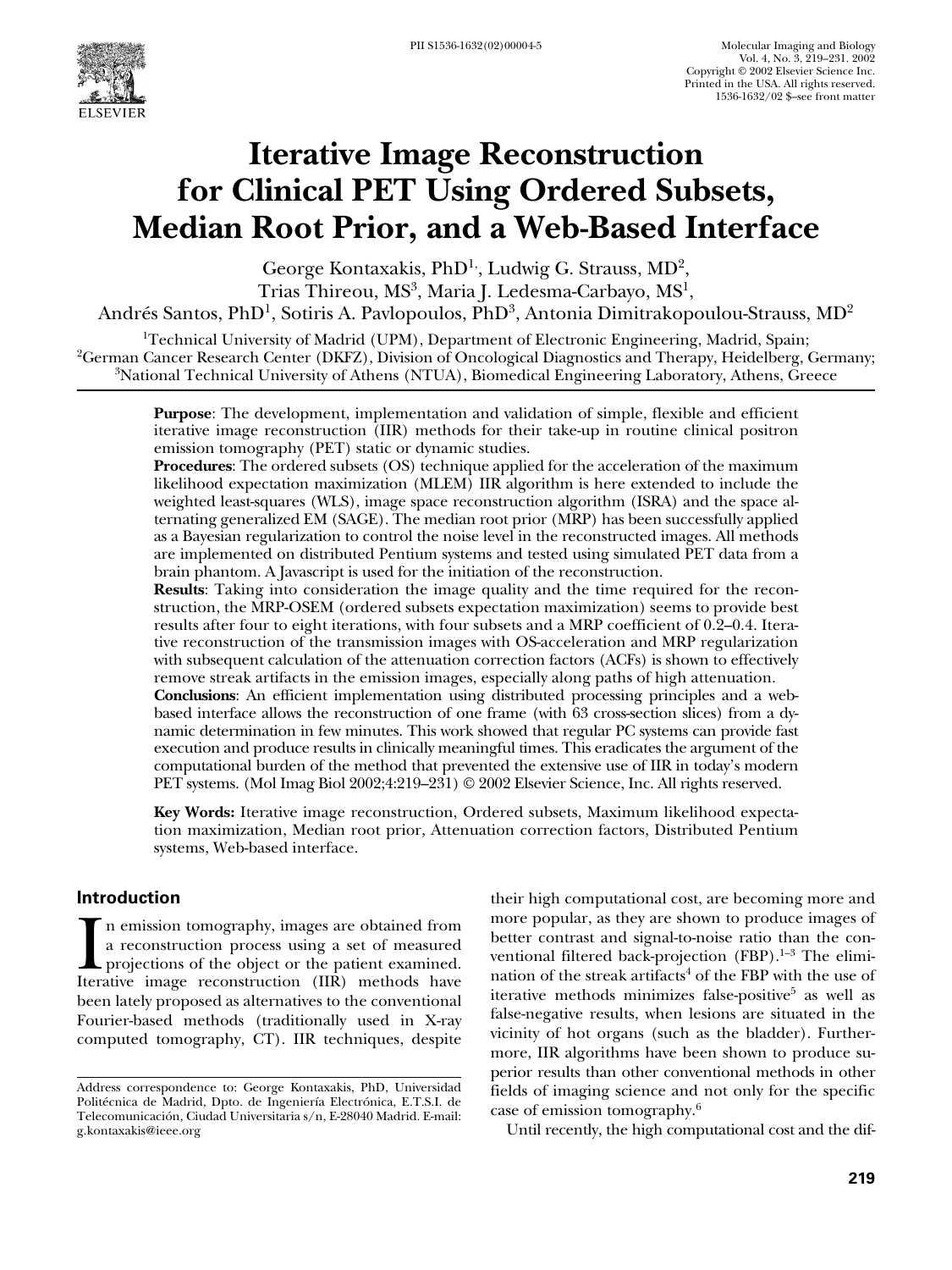ficulty in controlling noise in the reconstructed images have not allowed the practical application of IIR in the clinical routine. Parallel implementations of the most popular IIR techniques have been proposed on dedicated architectures.7–10 Although the computational efficiency has been significantly improved, the main disadvantages in the practical implementation of these approaches are their platform-dependency, high development and maintenance costs for their clinical use. The idea of distributed processing on a cluster of workstations becomes increasingly popular.<sup>11</sup> The main benefit of this approach is that a computationally intensive reconstruction task can be distributed on all the available computing capacity. In addition, local failures can be better tolerated in the context of distributed processing, as each reconstruction task is an independent process running on a system that depends only on the smooth functioning of the server and not on the rest of its clients.

Reconstruction task is the reconstruction of all studies (dynamic, multi-bed, multi-tracer) performed on all patients examined in one day. This task can be divided in subtasks, each of which refers to the iterative reconstruction of all time frames acquired at one bed position and with one tracer for one patient. Each subtask can be assigned to one of the available processors. The simultaneous use of several such processors that otherwise idle or carry out non-computationally intensive tasks, creates a quasi-parallel processing of all the available data to be reconstructed.

In this context, several IIR methods [maximum likelihood expectation maximization ( $MLEM^{12,13}$ ), weightedleast squares (WLS<sup>14</sup>), image space reconstruction algorithm (ISRA15) and space alternating generalized EM  $(SAGE^{16})$ ] are efficiently applied here for regular clinical use on distributed Pentium platforms, after initial testing on simulated brain phantom positron emission tomography (PET) data. The excellent computational capabilities of last-generation personal computing (PC) systems based on Pentium, or similar processors, and the large number of them usually available in a nuclear medicine department, make their use in carrying out tasks such as IIR quite appealing. The recently proposed ordered subsets  $(OS)^{17}$ technique significantly accelerates the MLEM method [OSEM (ordered subsets expectation maximization) algorithm] and is here extended to the rest of the implemented IIR methods. These are also combined with a Bayesian technique18 (median root prior, MRP) based on the one-step-late<sup>19</sup> approach, which employs a median filter regularization and efficiently removes noisy patterns, typical in images reconstructed with iterative algorithms based on probability methods after a large number of iterations,<sup>1</sup> without blurring the locally monotonic structures.20

Although the methods presented here are applied to two-dimensional (2D) sinograms, their application to three-dimensional (3D)-acquired PET data is straightforward. The most popular 3D protocols for IIR employ 2D rebinning of the 3D sinograms, using algorithms such as the Fourier Rebinning  $(FORE)^{21}$  and then apply 2D algorithms to the rebinned sinograms. Therefore, reconstruction times for 3D PET data using FORE do not significantly differ from the ones reported here for 2D PET data, since the additional tasks of Fourier transform and rebinning do not require significant computational effort and time. Recently published results $22,23$ have verified that application of FORE-OSEM does not show apparent image degradation compared with 3D-OSEM implementations.

Some manufacturers of PET scanners recently started to include in the software of their systems some IIR modules, mostly based on a simple version of the OSEM algorithm. The users, however, do not have the opportunity to easily change the various reconstruction parameters and optimize them to their acquisition protocols. Furthermore, they lack the flexibility to try different methods and easily change parameter sets in order to obtain valuable insight on the iterative techniques that become another black box for the average clinical user at the end. The danger in such cases is the application of iterative reconstruction for better images, but with the inappropriate parameter set and methods (commonly set during the installation of the PET scanner or the new software version and unchanged since then) the real outcome sometimes is bad images. In this paper, an integration of already existing IIR techniques is presented, implemented on a distributed network of common workstations, evaluated and validated on simulated and clinical PET data sets. The end-result of this work is a tool for the clinical physicians and scientists to easily understand, use and manage iterative image reconstruction in the daily routine of their nuclear medicine clinic.

The main focus of this manuscript is the presentation of an efficient and flexible implementation of IIR for PET, using distributed PC workstations, in an effort to bring IIR to the desktop of the physician and scientist at a PET Center with clinical orientation. All methods are carefully validated and evaluated using simulated PET data and then real clinical data sets. These investigations also provide significant results on the properties of the MRP and OS techniques in IIR and also reveal the importance of iterative attenuation correction for the accurate calculation of the attenuation coefficients for low-count emission studies.

The manuscript is organized as follows: In the following section are presented the methods implemented and their further development in the framework of this project, along with the major figures of merit used for the evaluation and validation of these techniques. A separate section is dedicated to their implementation on distributed platforms, entering in some detail in order to give a clear description of each step and allow the immediate take-up and application of the techniques presented in the clinical routine of an average PET unit.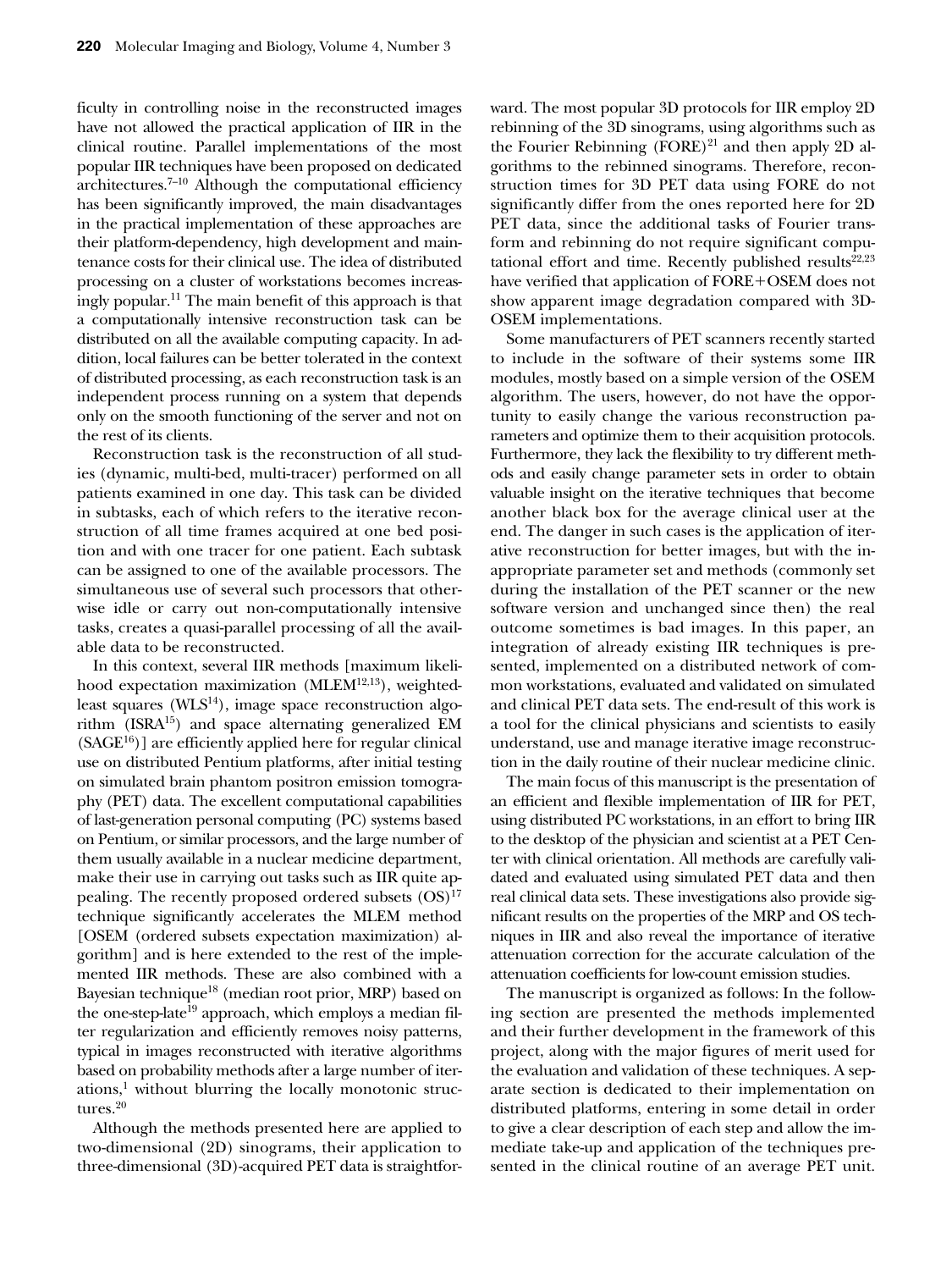The methods used for the calculation, storage and retrieval of the transition matrix are also presented in detail, as they represent the key for the fast and efficient implementation of IIR. The Results section first presents a validation of the methods developed and implemented with the use of simulated PET data from the Hoffman Brain Phantom, in order to justify their application on real PET patient data. The clinical evaluation includes an investigation on the selection of the best set of parameters for the IIR of data obtained by a typical PET acquisition protocol from the PET Center participating to this work. The time performance of the implementation of the presented techniques is given in the same section, together with the discussion of the major findings that are also summarized in the Conclusions section.

#### **Methods**

Iterative image reconstruction methods with Bayesian prior typically update the value of voxel *i* in the image vector **x** at the  $k^{\text{th}}$  iteration according to the following multiplication scheme:

$$
x_i^{(k)} = M_i^{(k-1)} \cdot C_i^{(k-1)} \cdot x_i^{(k-1)}, \, i = 1, 2, \dots, I \tag{1}
$$

where *I* is the total number of voxels and  $\mathbf{M}^{(k)}$  and  $\mathbf{C}^{(k)}$ are the vectors of the regularization prior (here MRP) and voxel-update coefficients respectively at the  $k<sup>th</sup>$  iteration. The elements of the vector of MRP coefficients are calculated according to the following scheme:

$$
M_i^{(k)} = \left(1 + \beta \frac{x_i^{(k)} - med(x_i^{(k)}, i)}{med(x_i^{(k)}, i)}\right)^{-1}
$$
(2)

where  $med(\mathbf{x},i)$  is the median over a neighborhood of the voxel *i*. In the implementation presented here a  $3 \times 3$  median filter is used. The term  $\beta$  represents the prior weight and ranges from 0.0 to 1.0.

The updating coefficients **C***(k)* are calculated using the vector **y** of the measured sinogram data and the forwardprojection of the estimated image vector **x***(k)* to the data space, using a projector operator **P** and vice-versa (from the data space to the image space) with its transpose **PT**. The MLEM, SAGE, WLS, and ISRA techniques employ different schemes involving the projection-backprojection operator **P** to compute the correction coefficients, as shown in the following equations :

$$
MLEM: \mathbf{C}^{(k)} = \mathbf{P}^{\mathrm{T}}[\mathbf{y}/\mathbf{P}[\mathbf{x}^{(k)}]] \tag{3}
$$

$$
SAGE: \mathbf{C}^{(k)} = \mathbf{P}^{\mathrm{T}}[y/\mathbf{P}[\mathbf{x}^{(k)}]] \tag{4}
$$

where **P**[**x***(k)*] is continuously updated

WLS: 
$$
\mathbf{C}^{(h)} = \mathbf{P}^{\mathrm{T}}[(\mathbf{y}/\mathbf{P}[\mathbf{x}^{(h)}])^{2}]
$$
 (5)

$$
\text{ISRA: } \mathbf{C}^{(k)} = \mathbf{P}^{\mathrm{T}}[\mathbf{y}]/\mathbf{P}^{\mathrm{T}}[\mathbf{P}[\mathbf{x}^{(k)}]] \tag{6}
$$

Applications of iterative techniques based on probability methods for image restoration and reconstruction have been reported since the early 1970s, both in general framework, $24$  as well as for specific applications, like astronomy.25 Later, the maximum likelihood (ML) approach for image reconstruction in emission tomography was introduced by Rockmore and Macovski in 1976.<sup>26</sup> This was followed by the presentation of the general mathematical statistics framework of the expectation-maximization (EM) algorithm by Dempster et. al in  $1977.^{27}$  A practical implementation of the MLEM algorithm to the problem of image reconstruction in PET has been presented by Shepp and Vardi in 1982<sup>12</sup> and extended to the transmission case by Lange and Carson in 1984.13

The MLEM algorithm provides an iterative formula to solve the problem of image reconstruction in emission tomography. It maximizes the probability (likelihood) of observing the given counts in the coincidence detector tubes if the true activity distribution in the source is **x**, under a Poisson probability model for the positron emissions. This probability is expressed in the formulation of the projector operator **P** as a transition law between the data and the image space. It is described by the elements  $a(i, j)$  of the transition matrix, as the probability for an annihilation event in the area covered by voxel *i* to be registered in the line-of-response (LOR) *j*.

The SAGE algorithm<sup>16</sup> uses the forward projection of the image estimate to calculate the correction factors (according to the MLEM scheme) for the update of one or a selected subgroup of image voxels during one iteration. The ISRA has been proposed<sup>15</sup> in order to reconstruct data from a tomograph with a spatially variant point spread function. The ISRA was later found<sup>28</sup> to converge to a non-negative solution of the least-squares estimator of the emission densities, provided that a strictly positive starting point is used. The WLS algorithm has been recently proposed $14$  in order to improve the convergence rate of IIR compared to the MLEM algorithm. Other formulations for iterative image reconstruction based on weighted least-squares exist,  $29,30$  but in this paper the WLS algorithm refers exclusively to the formulation expressed in Equation 5. To the knowledge of the authors, however, none of these three algorithms has been applied to clinical PET data, apart from the research publications referring to these methods.

Slow convergence rate is one of the major drawbacks of IIR algorithms, like the MLEM. This means that it takes several iterations to reach the maximum, or at least a near-maximum value, of the objective function (likelihood).31 Another problem associated with this issue is the lack of a robust stopping rule that can dictate the termination of the iterative process, although some attempts have been made in the past towards this direction.32–34 This is mainly due to the fact that direct implementation of the MLEM algorithm or other similar ones is inherently unstable and statistical noise is added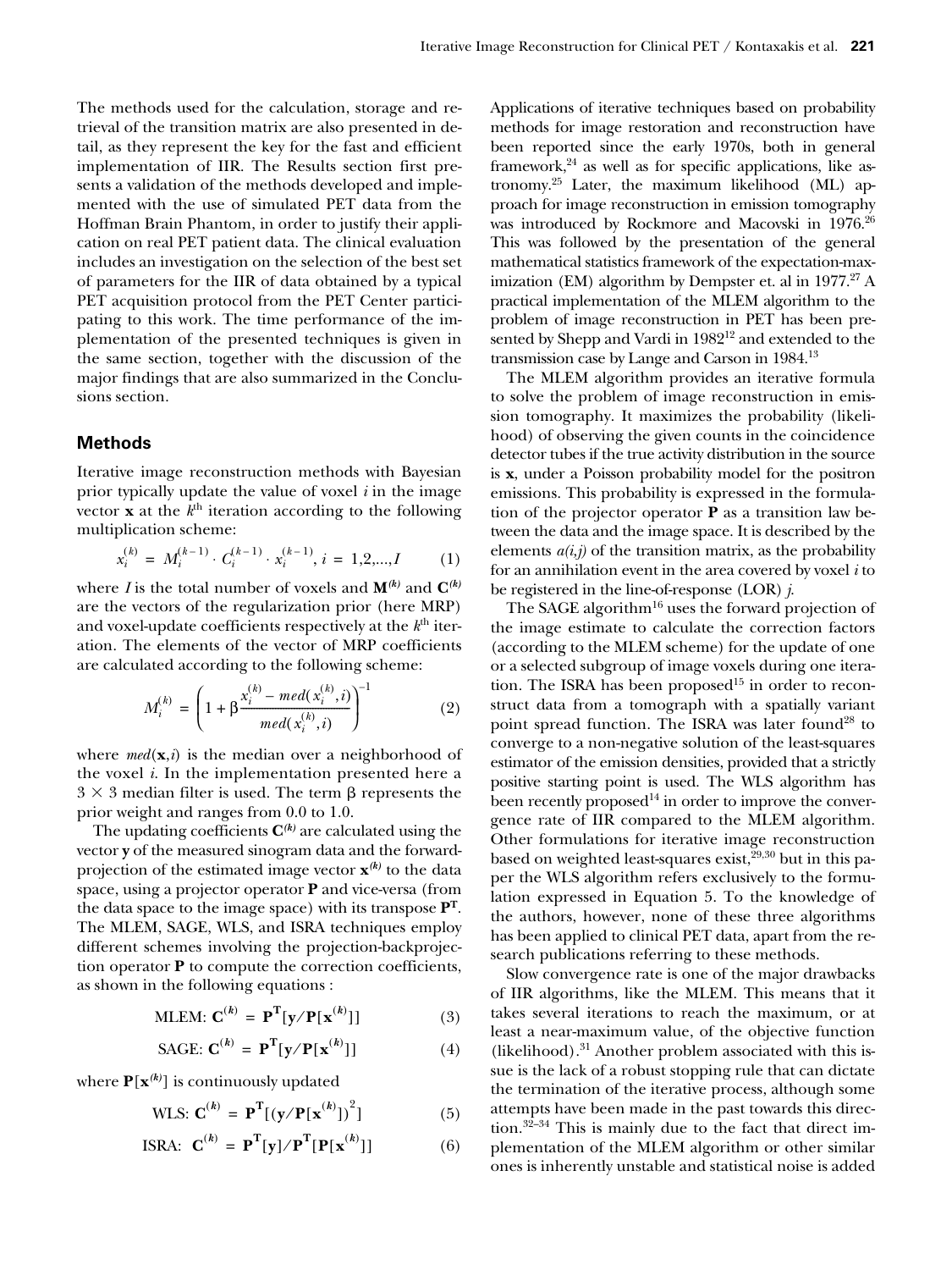to the reconstructed images as the iterations proceed.<sup>1</sup> To remedy this situation, Bayesian approaches,  $35$  such as the MRP method used here, have been proposed as an alternative to the early stopping of the iterative process and possible post-reconstruction filtering and smoothing of the images.

Transmission scans are usually associated with emission tomography studies, as they are used to obtain an estimation of the attenuation properties of the body under investigation. Iterative reconstruction of the transmission images also shows significant improvement in image quality and accuracy of the estimation of the attenuation correction factors (ACF) in comparison with the conventional FBP methods applied in other transmission tomography modalities. The emission sinograms are then multiplied pixel-by-pixel with the ACF values calculated based on a pair of transmission scans, with and without the patient on the bed of the tomograph, and with the use of the external radioactivity sources mounted on the scanner for this purpose.

The iterative gradient algorithm  $(GA)$ <sup>36</sup> for the reconstruction of the transmission images has been used here. This is mainly because of the simplicity in its formulation and implementation and its reported satisfactory performance.37 The MRP method can be also applied for the case of transmission image reconstruction. If  $\mu$ is the attenuation parameter vector, its update at the  $k<sup>th</sup>$ iteration according to the MRP-GA is given by:

$$
\mu_i^{(k)} = M_i^{(k-1)} \cdot C_i^{(k-1)} \cdot \mu_i^{(k-1)} \tag{7}
$$

where the MRP vector  $M^{(k)}$  is calculated as described in Equation 2, by replacing the image vector  $\mathbf{x}^{(k)}$  with the vector of the attenuation parameters  $\boldsymbol{\mu}^{(k)}$ . The updating coefficient  $C^{(k)}$  for the case of GA is given by:

$$
\mathbf{C}^{(k)} = \mathbf{P}^{\mathrm{T}}[\tilde{\mathbf{y}}^{(k)}_{\mathbf{T}}] / \mathbf{P}^{\mathrm{T}}[\mathbf{y}_{\mathrm{T}}], \text{ where } \tilde{\mathbf{y}}^{(k)}_{\mathbf{T}} = \mathbf{y}_{\mathrm{B}} \cdot \mathrm{e}^{-\mathbf{P}[\boldsymbol{\mu}^{(k)}]} \tag{8}
$$

In the above equation  $y_T$  and  $y_B$  are the transmission and blank scan sinogram data vectors respectively. If the attenuation parameters are known, the ACFs can be computed from the expression  $e^{\mathbf{P}[\mu]}$ , whereas the conventional method employs the smoothed ratio  $y_B / y_T$ . The implementation described in the next section provides the user with the option to select either the conventional method for attenuation correction or the correction of the emission data after iterative transmission image reconstruction.

Ordered subsets acceleration of the MLEM reduces the number of iterations needed by a factor equal to the number of subsets used, while maintaining the image quality when the number of subsets is not too high. This has been initially shown by Hudson and Larkin in  $1994<sup>17</sup>$  and later verified by various experiments by other scientists,38 thus working towards the application of IIR in clinically meaningful times. The OS technique has been widely adopted by the imaging community and an extensive literature already exists on this kind of block-iterative reconstruction methods,<sup>39</sup> permitting a detailed knowledge of the statistical properties of such methods, the proper subset selection, $40$  etc. As in the case of the application of the OS technique in emission tomography, it has been shown that the same approach speeds up the increase in the objective function by roughly the number of subsets in the early iterates when compared to the ordinary transmission image reconstruction algorithms.<sup>41</sup> Recent work<sup>42</sup> has also demonstrated the efficiency of the MRP technique in improving image quality for low-count transmission images reconstructed with the OSEM algorithm for the transmission case. Parallel implementations of the OSEM method on distributed processors have been also presented.43 The OS technique is here extended to the other IIR methods and, in combination with the Bayesian prior, the new algorithms MRP-OSWLS (ordered subsets weighted leastsquares), MRP-OSISRA (ordered subsets image space reconstruction algorithm), MRP-OSSAGE (ordered subsets space alternating generalized expectation maximization), as well as the MRP-OSGA (ordered subsets gradient algorithm) for the transmission case are developed, implemented and evaluated on static and dynamic PET determinations.

An ECAT EXACT HR+ (CTI/Siemens, Knoxville, TN) tomograph was used for the patient studies. A model of this camera is created and its basic configuration is used in order to calculate the values of the transition matrix. The tomograph delivers images in 63 planes (32 direct and 31 cross-planes) and has an axial field-of-view (FOV) of 15.5 cm. It is constructed using four rings of  $728 \times 8$  BGO detector blocks. Each of its 32 rings consists of 576 individual detector crystals, each of dimensions  $4.39 \times 4.05 \times 30$  mm $^3$  and images a transaxial FOV of 56.2 cm. A typical dynamic study is composed of 23 frames acquired for 60 minutes, immediately following intravenous injection of 2-deoxy-2-[18F]fluoro-D-glucose (FDG): 10 frames of 60 seconds, five frames of 120 seconds and eight frames of 300 seconds. A total of 1449 slices are reconstructed from the dynamic series. Besides the dynamic acquisition, additional static emission scans are performed for up to three different bed positions around the main position of the dynamic measurement. All emission acquisitions are preceded by transmission scans (10-minute dynamic scan, 5-minute post-injection for the static scans) for the attenuation correction.

The figures of merit (FOM) used in the comparative studies of the reconstructed images are the noise, the contrast, the signal-to-noise ratio (SNR) and the reconstruction time. The noise is calculated as the ratio  $\sigma_R$  /  $\mu_R$ , where  $\sigma_R$  and  $\mu_R$  are the S.D. and the mean of the values of 500 randomly selected pixels in a region-of-interest (ROI). The contrast is measured as:  $CR = (R-B)/B$ , where *R* and *B* are the summed activities of 500 randomly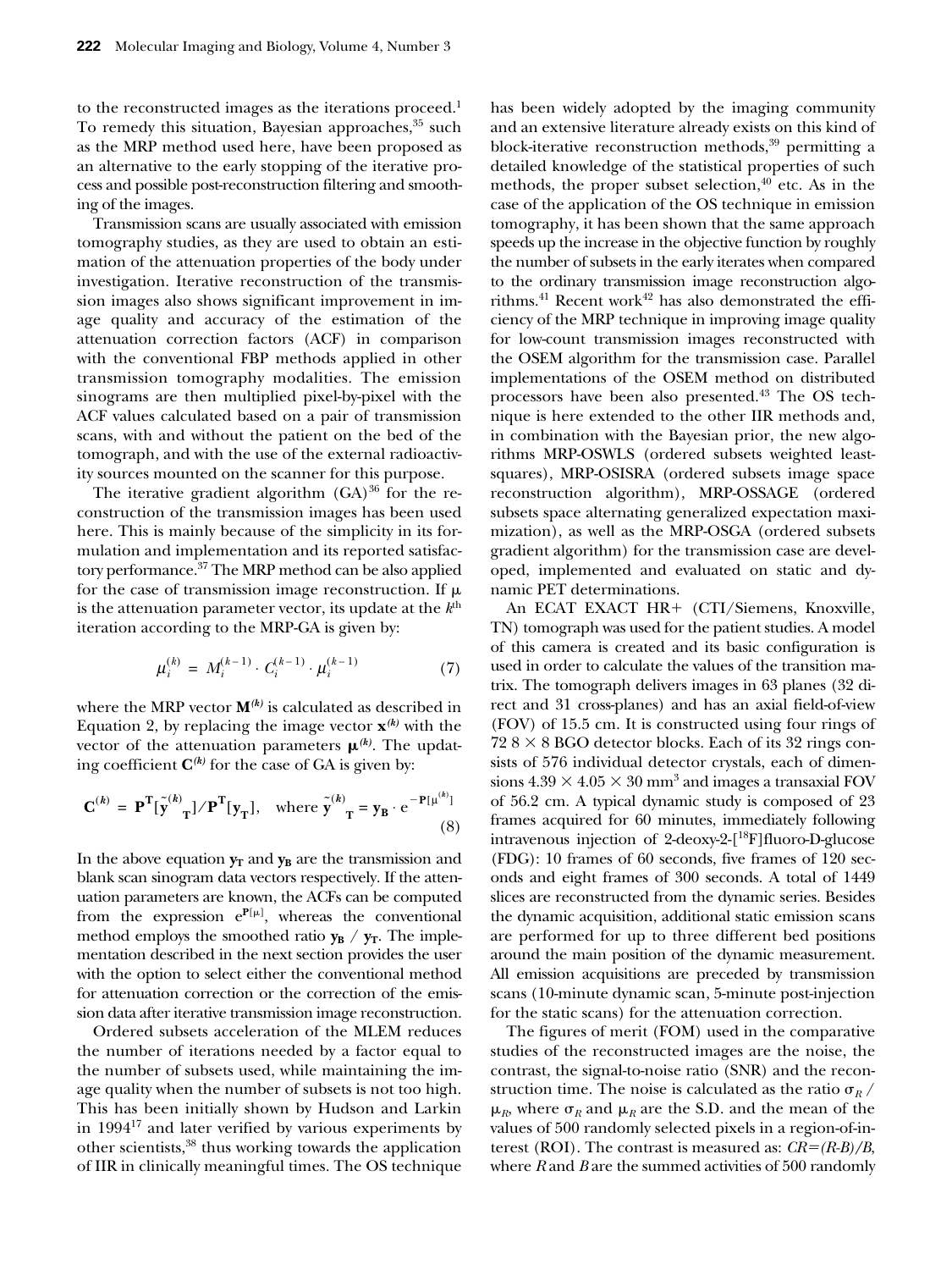selected pixels of a region and its background respectively. The SNR is calculated as: *SNR = CR / (* $\sigma_B$  */*  $\mu_B$ *)*.

The IIR methods implemented, including the application of Bayesian priors, produce non-negative images (no voxels contain negative values), but not all of them show the self-normalization property, characteristic of the MLEM algorithm. Therefore, a normalization step is performed at the end of each reconstruction task in order to obtain quantitative images. Since the current implementation represents a direct clinical application, the standard uptake values (SUVs) displayed are therefore independent of the reconstruction method selected and only depend on the inherent noise and convergence characteristics of the IIR method applied for each case. A detailed study on the effects of the reconstruction parameters of the same methods presented here on the SUVs for clinical cases has been recently presented by Strauss et al. $44$ 

### **Implementation**

## **The Concept of "Quasi-Parallel" Processing**

The implementation is performed using  $C/C++$  on Pentium (Intel Corp., Santa Clara, CA) systems under Windows NT<sup>45</sup> (Microsoft Corp., Redmond, WA). After acquisition all patient data are transferred from the console of the tomograph to a Windows NT 4.0 PC server using file transfer protocol (FTP). IIR reconstruction and further analysis of the collected sinograms are carried out on a separate local network of PCs,<sup>44</sup> typically available on the desktops of the members of a PET group in a clinic. In this way, the tomograph's console and its client workstations are not loaded with reconstruction and other post-processing tasks.

The IIR software is manually started as an independent process on any available workstation (client) with access to the patient database on the NT server. All clients are connected to the NT server using TCP/IP. Most of the clients used for the experiments described here run Windows (95/98/NT4.0/2000) operating systems. Successful tests, however, have been carried out using BeOS V4.5 (Be Inc., Menlo Park, CA) and Linux SuSE 6.2 (SuSE GmbH, Nürnberg, Germany). All data given in the Results section regarding the performance of the iterative reconstruction schemes are carried out on Windows NT 4.0 workstations.

Instead of asking on-line for data, each process regularly checks a dedicated queue on the server for a reconstruction task (or subtask, as explained in the previous section). The user introduces a reconstruction task for a desired patient study to this queue using a Web-based interface. This can be accessed through the Internet at: http://www.dkfz.de/pet/itmail5.htm. This allows the user to submit a reconstruction request at any time and from any workstation with access to Internet, without

direct interaction with the running code. When the Web form is completed and submitted, the parameters selected are transferred to the queue on the reconstruction server via SMTP (as an e-mail message) and stored as new tasks. To avoid execution of unauthorized requests, the server recognizes only reconstruction requests sent by authorized users. When a new valid request arrives, the next available workstation undertakes the task. In case no workstation is available upon the arrival of the request to the reconstruction queue, this request is stored first-in first-out at that queue. A quasi-parallel scheme is hence achieved, since several requests can be executed at the same time, as many as the number of different instances of the IIR software that are active at that moment on the operating workstations available on the subnet.

Except for the launch and termination of the reconstruction software on each workstation and the submission of the reconstruction parameters via the Web interface, all other processing is carried out automatically and does not require the interaction of a user at any moment. During the performance of a specific reconstruction task, all calculations and temporary data storage are done on the executing client workstation. Upon successful completion of each requested task, the image data are stored back to the database with the patient data and all temporary data files deleted from the client. In case the reconstruction is not successfully completed, a message is issued and stored at a separate dedicated queue on the reconstruction server. The administrator can then rectify the problem and re-submit the request.

The use of distributed PCs in network within (or even outside) the medical PET clinic makes optimal use of the computing power of these systems that remains unused while these either idle or are dedicated to simple secretarial or basic communication (e-mail, Internet access, etc.) tasks. In addition, the transfer of image reconstruction tasks to PCs removes the corresponding workload from the tomograph's console and associated workstation network (typically limited to one to two Unix-based workstations). As a result, this minimizes potential problems during the crucial phase of data acquisition and allows better allocation of their computing capabilities to tasks such as research and development activities.

#### **The Transition Matrix**

A major problem for an efficient implementation of IIR methods using a projector operator **P** is the size of the transition matrix. Since this is highly sparse, its non-zero elements are pre-computed using a Monte Carlo technique,45 based exclusively on the geometric model of the tomograph's design and its field of view, and loaded during the reconstruction using an efficient sparse-matrix technique. All non-zero elements of the matrix are stored in a static array. A lookup table keeps a counter of the non-zero values for each pixel and eliminates the need to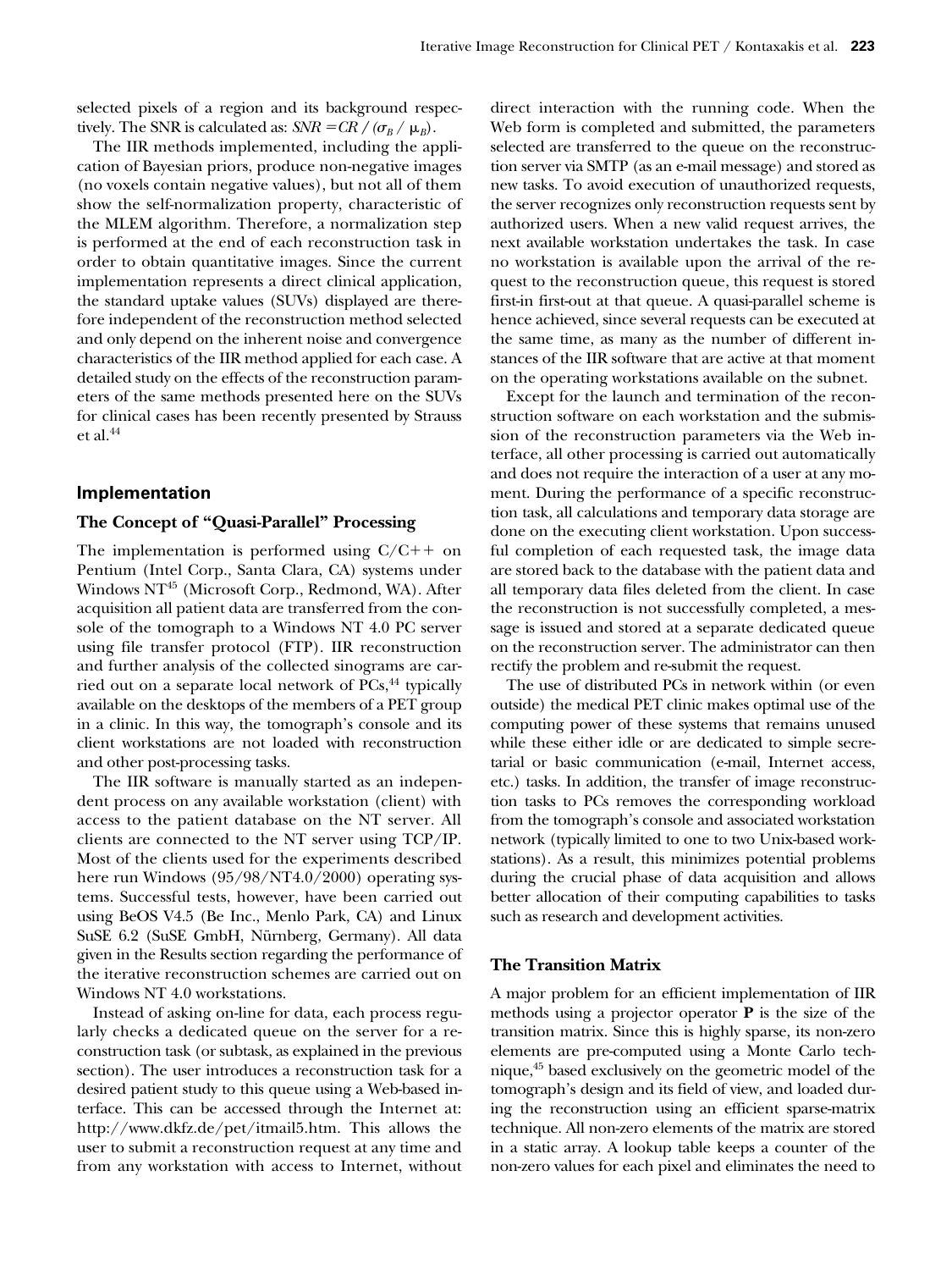store the  $i$ - (voxel) coordinate for each element. The  $j$ -(LOR) coordinate, however, is still needed since for each voxel a different set of LORs contributes to its non-zero elements in the matrix. A 16-bit unsigned integer stores the *j*-coordinate for each element. The value of the probability  $a(i,j)$ , typically ranging from .0001 to .001 for a 256  $\times$ 256 image grid size, can be encoded in a 16-bit unsigned integer if multiplied by a factor of  $10^6$  and truncated. In addition, very small values of the *a(i,j)* can be considered as zero, without significant degradation of the quality of the reconstructed images. Therefore, a significant amount of memory and execution time is saved.

For ordered-subsets implementations with non-overlapping subsets, all non-zero elements related to one subset are sequentially stored in memory, followed by the elements related to the next subset. If  $N_{i,s}$  is the number of non-zero elements for voxel *i* for subset *s* (stored in a look-up table), the structure of the memory where the matrix is loaded for *s* non-overlapping subsets, is shown in Figure 1).

All algorithms described above can be efficiently implemented using the above matrix representation. For OS-implementations using non-overlapping subsets, one cycle is performed for each subset using the appropriate memory segment that contains the portion of the transition matrix corresponding to the current subset.

The exclusive use of the geometrical characteristics of the system in the calculation of the probability matrix *a(i,j)* could lead to a significant reduction in the number of the non-zero elements of the matrix that need to be stored, if the symmetry of a detector ring and an image grid centered in it are considered.<sup>10</sup> In this work, however, the symmetry of the tomograph model was not used in order to present an implementation that could be easily expanded and applied to systems without circular symmetry or when other parameters are included in the calculation of *a(i,j)*. In addition, the unfolding of the matrix in that case also increases the computational effort with the necessary decoding calculations.

Direct zooming in the FOV during reconstruction is also possible using a coarser grid for the area in the FOV

outside the visible image grid. Iterative reconstruction using transition matrix requires that reconstruction be carried out over the whole FOV. In this way, all measured sinogram counts are distributed to the voxels. The use of a transition matrix, however, does not require the same size or shape for all voxels. The area between the tomograph's FOV and the visible image grid boundary is divided in successive square frames (typically 20) of increasing size and considered as individual voxels.46 Currently, supported zoom factors are 1.5 and 2.0. Alternatively, one can always request a reconstruction for the entire FOV and interpolate the reconstructed slices to the desired zoom.

### **Results**

#### **Results from Phantom Simulations**

In order to evaluate the performance of the algorithms developed before applying them on real clinical cases, a series of phantom simulation investigations have been carried out. As a source, one slice of a 3D brain phantom has been used. This phantom, also known as Hoffman Brain Phantom, $47$  simulates the activity distributions found in the human brain for the case of PET. It was initially developed from a series of magnetic resonance imaging (MRI) scans taken at 7 mm intervals over a whole brain. These images have been digitized and segmented in two main activity areas representing the gray and white matters. These are shown as two layers, with gray to white ratios of 5 to 1. A third area with zero activity corresponds to the ventricles and the background space.

For this study, slice 14 (there is a total of 18 slices in the Hoffman Brain Phantom) has been selected as virtual activity distribution within the FOV of one ring of the ECAT EXACT HR+ tomograph (Figure 2A). A Monte Carlo routine has been developed for the generation of Poisson distributed annihilation events under ideal conditions (no attenuation, scatter or random coincidences) in the active areas of the phantom, according to the physics of positron emission. Each event



**Figure 1.** The structure of the memory where the matrix is loaded for **s** non-overlapping subsets.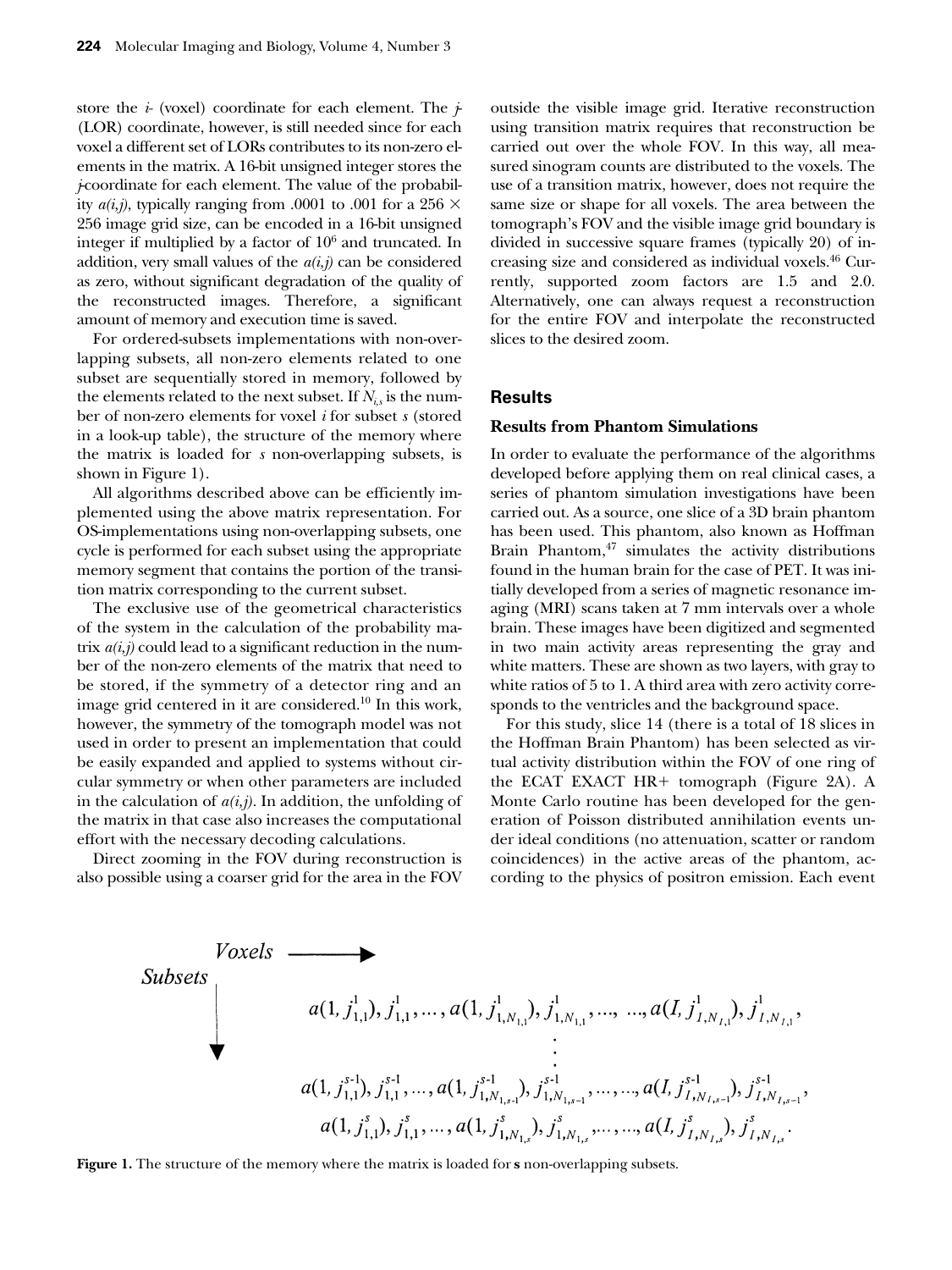

**Figure 2.** All images are of size  $256 \times 256$ . (A) Phantom image (slice 14 of the Hoffman Brain Phantom);  $(B)$ –(D) reconstructed images from noise-free sinogram data generated from the phantom activity distribution, using the OSEM method, four subsets and no MRP, after eight, 32, and 64 iterations; (E) the color scales used for the display in Figures 2–4 (right bar for upper row, left bar for lower row);  $(F)$ – $(H)$  quantitative subtractions (difference images) of the reconstructed images shown in  $(B)$ – $(D)$ from the phantom activity distribution. Each of the groups  $(B)-(D)$  and  $(F)-(H)$  are displayed with the same window/level thresholds, in order to be visually comparable.

produces a pair of  $\gamma$ -rays that travel in exactly opposite directions, which are assumed to be detected by the scintillation detectors and correctly identified. At the end of each data-generation experiment, the collected counts are sorted into a sinogram of the same format used by the ECAT software, ready for reconstruction. These

data are adequate for the initial evaluation of the IIR methods implemented.

Figure 2 shows iteratively reconstructed images with the OSEM method (four subsets) without MRP and for 8, 32, and 64 iterations (results equivalent to 32, 128, and 256 iterations of the MLEM method, Figure 2B–D), from noise-



**Figure 3.** All images are of size  $256 \times 256$ . Reconstructed images from noise-free sinogram data generated from the phantom activity distribution (Figure 2A), with the OSEM method, four subsets, MRP with  $\beta = 0.2$  and (A) eight iterations, (B) 12 iterations, (C) 16 iterations, and (D) 32 iterations.  $(E)$ –(H) Quantitative subtractions of the reconstructed images shown in (A)–(D) from the phantom activity distribution. Each of the groups  $(A)$ – $(D)$  and  $(E)$ – $(H)$  are displayed with the same window/level thresholds, in order to be visually comparable.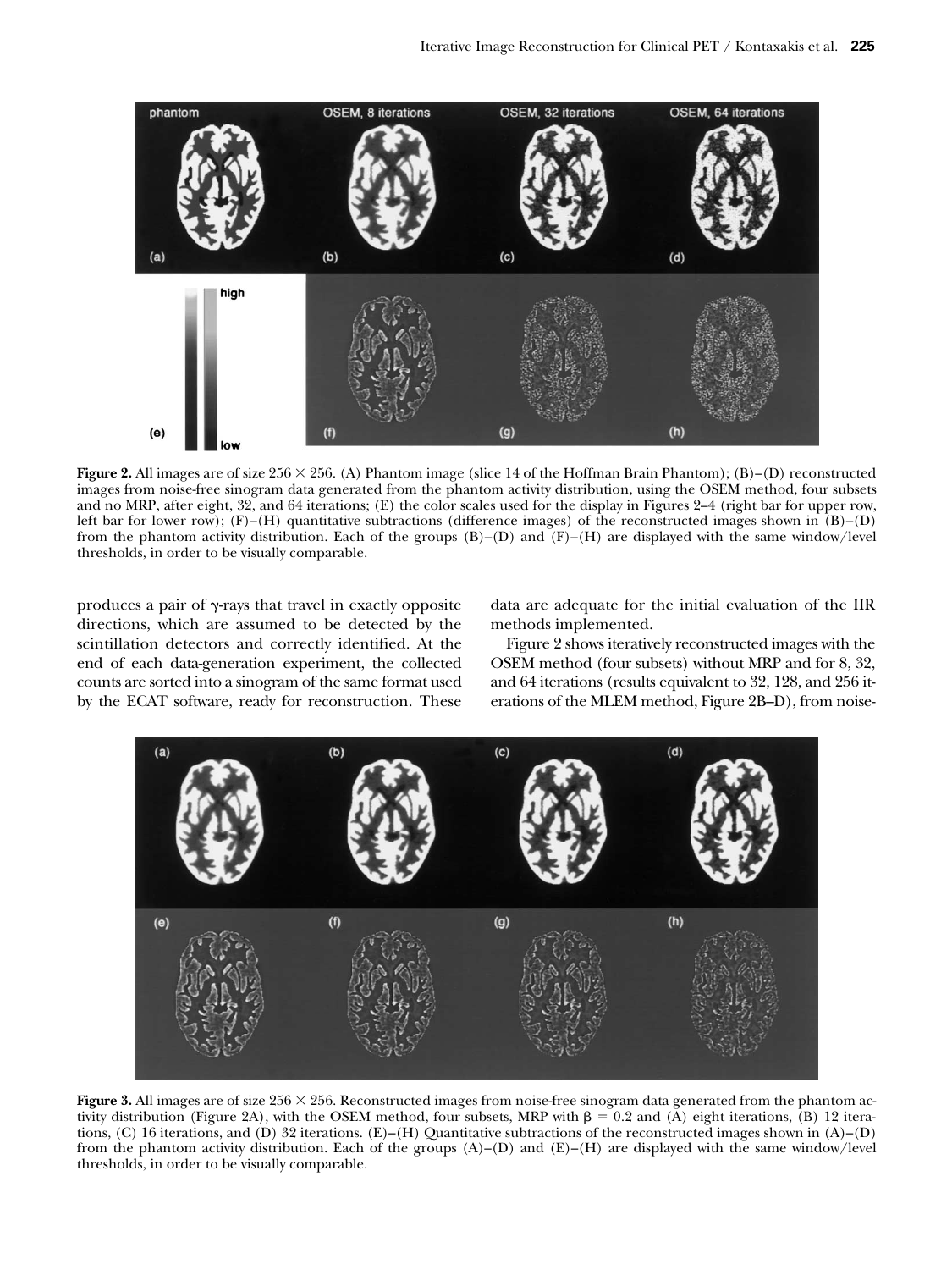free PET data (6,079,000 counts) generated with the method described above. The characteristic speckled noise added to the reconstructed images as the iterations proceed is clearly visible, especially to the results after 32 and 64 OSEM iterations. The quantitative subtractions (difference images, Figure 2F–H) of these results from the initial activity distribution (Figure 2A) are also shown and clearly depict the noise level introduced to the reconstructed images, when the iterative procedure is carried out for an excessive number of iterations.

The application of the MRP method aims to the efficient control of the added noise without affecting the image quality and its quantification characteristics. Figure 3 shows images from the same data set as the ones shown in Figure 2, after 8, 12, 16, and 32 iteration steps of the OSEM algorithm (four subsets) with the use of the MRP with  $\beta = 0.2$ . The results show that the noise has been efficiently removed from the reconstructed images (compare Figure 2C with Figure 3D) whereas edge information is kept intact. The corresponding difference images (Figure 3E–H) of these results from the phantom image verify the elimination of noise. The error is still larger at sharp edges, diminishing as the number of iterations increases.

The other IIR methods examined here produce similar results, both visually and quantitatively. Figure 4 shows images reconstructed from the same data set and with the same parameters as Figure 3C, using OSISRA (Figure 4A), OSSAGE (Figure 4B), and OSWLS (Figure 4C). Even though the visual comparison of the reconstructed images does not reveal marking differences between them, the quantitative subtraction of the results shown in Figure 4 from the OSEM reconstructed image (Figure 4D–F) clearly shows the underlying differences in the convergence of each method. OSISRA shows characteristic streak lines, due to the nature of the algorithm. This updates the image vector based on ratios of backprojections (Equation 6). OSSAGE does not significantly differ from OSEM, whereas OSWLS shows slight difference in noise (higher noise levels in highactivity areas) characteristics. These differences, however, are visible only within a narrow window/level threshold. Quantitative subtraction of the OSISRA, OSAGE, and OSWLS images from the phantom image verify the visual resemblance of these results with the ones obtain with the OSEM method (Figure 4G–I), where differences are stronger near sharp edges.

# **Results from Clinical Application**

The iterative image reconstruction methods have been then applied to real clinical data from a PET dynamic FDG liver metastasis study. Tables 1 and 2 show the reconstruction times for image sizes  $128 \times 128$  and  $256 \times$ 256 on a Pentium II (450 MHz, 256 MB RAM). Reconstruction times are shown in seconds without MRP for one slice and with 1, 4, 8, or 16 subsets while keeping



**Figure 4.** All images are of size  $256 \times 256$ . Reconstructed images from noise-free sinogram data generated from the phantom activity distribution (Figure 2A), after 16 iterations with four subsets, MRP with  $\beta = 0.2$  and the (A) OSISRA, (B) OS-SAGE, and  $(C)$  OSWLS methods.  $(D)$ – $(F)$  Quantitative subtractions of the reconstructed images shown in  $(A)$ – $(C)$  from the image reconstructed with the same parameters using the OSEM method (Figure 3C). (G)–(I) Quantitative subtractions of the reconstructed images shown in (A)–(C) from the phantom activity distribution. Each of the groups  $(A)$ – $(C)$ ,  $(D)$ – $(F)$ , and  $(G)$ – $(I)$  are displayed with the same window/ level thresholds in order to be visually comparable.

constant the product: *(number of iterations) (number of*  $subsets$  = 64. The execution time for one iteration (over all subsets) is given in subscript. These results show that one to two seconds are required per iteration and one complete plane (in this case from a static sinogram that resulted from the addition of the six last frames of the dynamic study) can be reconstructed within 0.5–1.0 minute (depending the image size and the method selected). This makes possible the iterative reconstruction of a complete sinogram from the tomo-

**Table 1.** Reconstruction times (seconds) for one slice of size  $128 \times 128$  (in subscript for one iteration over all subsets) on a Pentium II (Windows NT 4.0) at 450 MHz for image quality equivalent to 64 iterations of MLEM

| <b>Methods</b> | <b>Subsets–Iterations</b> |              |                    |             |  |  |
|----------------|---------------------------|--------------|--------------------|-------------|--|--|
|                | $1 - 64$                  | $4 - 16$     | 8–8                | $16 - 4$    |  |  |
| <b>OSEM</b>    | $27.4_{0.4}$              | $7.5_{0.5}$  | $4.0_{0.5}$        | $2.2_{0.6}$ |  |  |
| <b>OSISRA</b>  | $26.9_{0.4}$              | $7.8_{.05}$  | $4.2_{0.5}$        | $2.3_{0.6}$ |  |  |
| <b>OSWLS</b>   | $27.4_{0.4}$              | $7.5_{0.5}$  | 4.0 <sub>0.5</sub> | $2.3_{0.6}$ |  |  |
| <b>OSSAGE</b>  | $49.4_{0.8}$              | $12.9_{0.8}$ | $6.7_{0.8}$        | $3.6_{0.9}$ |  |  |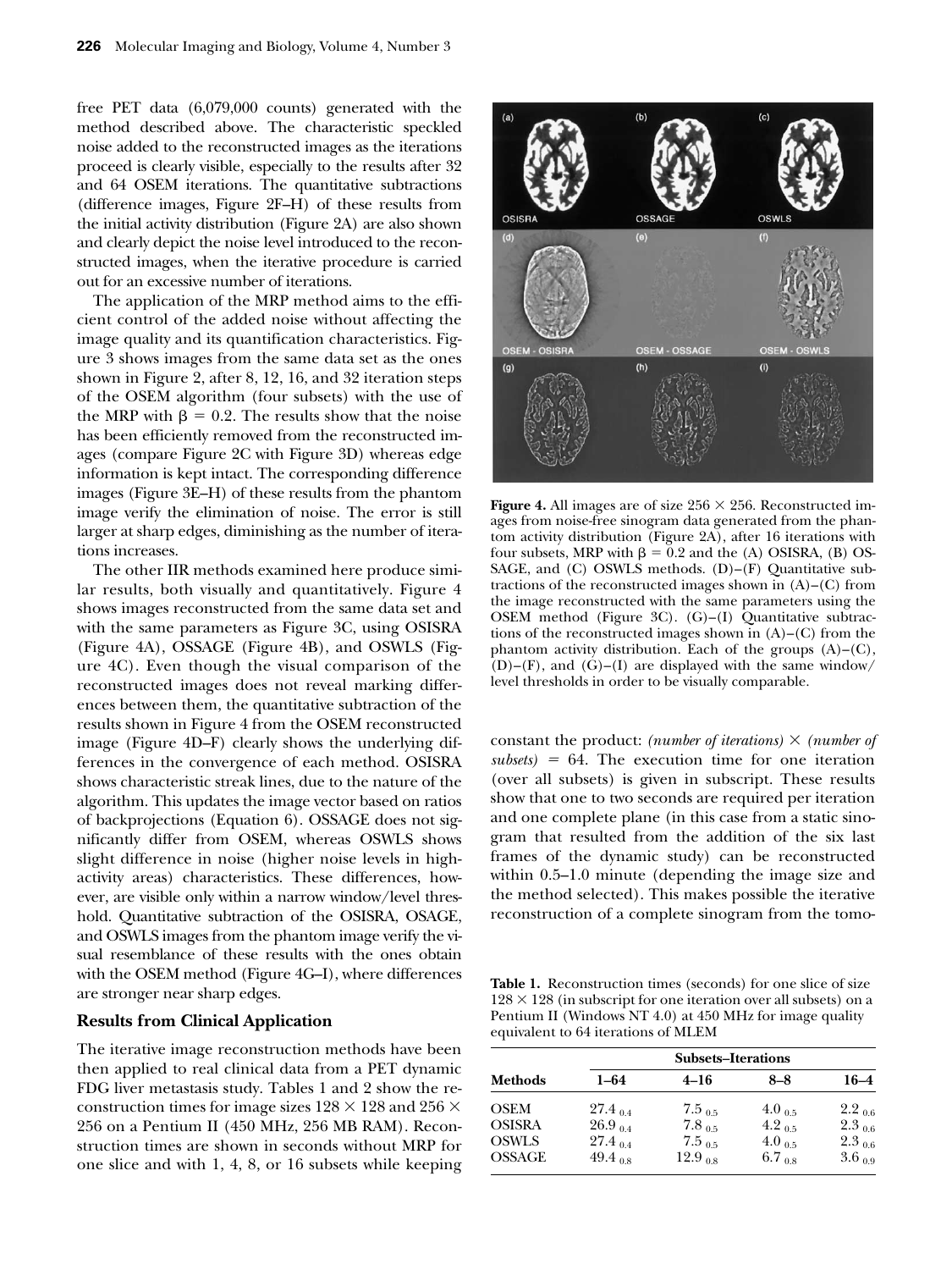**Table 2.** Reconstruction times (sec) for one slice of size  $256 \times$ 256 (in subscript for one iteration over all subsets) on a Pentium II (Windows NT 4.0) at 450 MHz for image quality equivalent to 64 iterations of MLEM

| <b>Methods</b> | Subsets–Iterations |             |                    |              |  |  |
|----------------|--------------------|-------------|--------------------|--------------|--|--|
|                | $1 - 64$           | $4 - 16$    | $8 - 8$            | $16 - 4$     |  |  |
| <b>OSEM</b>    | 96.9 <sub>15</sub> | $26.3_{16}$ | $14.0_{18}$        | $7.9\degree$ |  |  |
| <b>OSISRA</b>  | $96.4_{15}$        | $27.8_{17}$ | $14.9_{19}$        | $8.5_{21}$   |  |  |
| <b>OSWLS</b>   | 96.8 <sub>15</sub> | $26.2_{16}$ | 14.1 <sub>18</sub> | $8.0_{2.0}$  |  |  |
| <b>OSSAGE</b>  | $176.3$ 98         | $46.1$ 9 9  | $24.0_{30}$        | 13.3 a s     |  |  |

graph used in less than 35–45 minutes. Shorter reconstruction times have been demonstrated, as expected, with the use of faster Pentium platforms.<sup>44</sup> Trials of the same methods under different operating systems (Linux and BeOS) showed lower reconstruction speeds, possibly due to the use of standard compilers of these operating systems, without particular optimization schemes on the compiled C code.

The efficiency of the implementation can be shown by comparing similar results published in recent literature and with the use of similar PC equipment, where 0.85 s/iteration for the OSEM method are reported by Toft<sup>48</sup> on image size  $101 \times 101$ , whereas here 0.4 s/iteration are obtained for a larger image size of  $128 \times 128$ , but also a somehow faster computing platform. All measurements reported here are performed on PC systems under Windows NT 4.0.

The OSEM, OSWLS, and OSISRA show similar performance in execution times, whereas the OSSAGE requires about twice the time for the same number of iterations, as it required the reprojection of the image vector to the data space after each pixel update during one iteration. More recent modifications of the SAGE algorithm  $(SAGE-3)^{49}$  might provide better acceleration factors and image quality. The application of the MRP penalty after each iteration increases the reported times by 10–15%.

For the selection of the most appropriate parameters set (number of subsets and iterations and value of the MRP coefficient  $\beta$ ), the reconstructed images have been quantitatively studied as a function of these factors on the same sample of clinical patient data from a dynamic (23 frames) FDG-PET determination of a liver metastasis. This has been a typical study (in terms of measured counts, shape of imaged organ and image reconstruction protocol) in the clinical routine at DKFZ. The last six frames (18 to 23) are summed up and slices 20 to 30 are reconstructed. In each study, two of the three parameters are kept constant while the third one varies. The constant values are four iterations, six subsets, and  $\beta = 0.3$ .

When the number of iterations varies from two to 10, the quality of the reconstructed images shows the typical deterioration with increasing number of iterations for the OSSAGE, OSEM, and OSWLS methods, while the OSISRA images keep improving up to 10 iterations, but with subsequent increase in the reconstruction time. The OSISRA shows, however, increased streak artifacts, and blurs the body and ROI contours. Table 3 summarizes these results and the MRP-OSEM and MRP-OSSAGE algorithms seem to be the methods of choice when (*iterations*  $\times$  *subsets*) reaches the values around 24–30, with the latter, however, being more computationally intensive than the former, as shown above.

A similar determination using four and eight subsets showed that an increasing number of subsets results in a slightly lower image quality. This is expected, since the number (4) of iterations is kept constant therefore the quality of the resulting images with four subsets corresponds to the result of 16 iterations without subsets. With eight subsets the results are equivalent (in the sense that one can consider equivalent the resulting images from different reconstruction experiments where the product (*iterations*  $\times$  *subsets*) is constant<sup>17</sup>) to the ones obtained after 32 iterations without subsets. Table 4 summarizes the results of this work. Once again, the OSEM algorithm provides the best result.

The selection of the parameter  $\beta$  largely depends on the specific algorithm used. Table 5 summarizes the results of an investigation performed by keeping the number of iterations and subsets constant and varying  $\beta$  from 0.1 to 0.9. The OSSAGE algorithm provides the best results with  $\beta = 0.3$ , but requires the longest reconstruction time, whereas the OSEM algorithm provides similar results with  $\beta = 0.4$  and requires the shortest reconstruction time. In the literature, there is relatively little reference to investigations for the proper selection of this parameter. Seret<sup>50</sup> evaluated the MRP-OSEM method for SPECT image reconstruction and concluded that the Bayesian coefficient should not exceed 0.3 in order to avoid loss or

**Table 3.** Image quality variations with the number of iterations (for six subsets with  $\beta = 0.3$ )

| Method        | <b>Best Value</b> |          |            | <b>Worst Value</b> |          |            |
|---------------|-------------------|----------|------------|--------------------|----------|------------|
|               | <b>Iterations</b> | Contrast | <b>SNR</b> | <b>Iterations</b>  | Contrast | <b>SNR</b> |
| <b>OSSAGE</b> |                   | 1.172    | 0.940      | 10                 | 0.916    | 0.708      |
| <b>OSEM</b>   |                   | 1.132    | 0.904      | 10                 | 0.704    | 0.620      |
| <b>OSWLS</b>  |                   | 0.995    | 0.798      | 10                 | 0.764    | 0.570      |
| <b>OSISRA</b> | 10                | 0.864    | 0.642      | 9                  | 0.178    | 0.163      |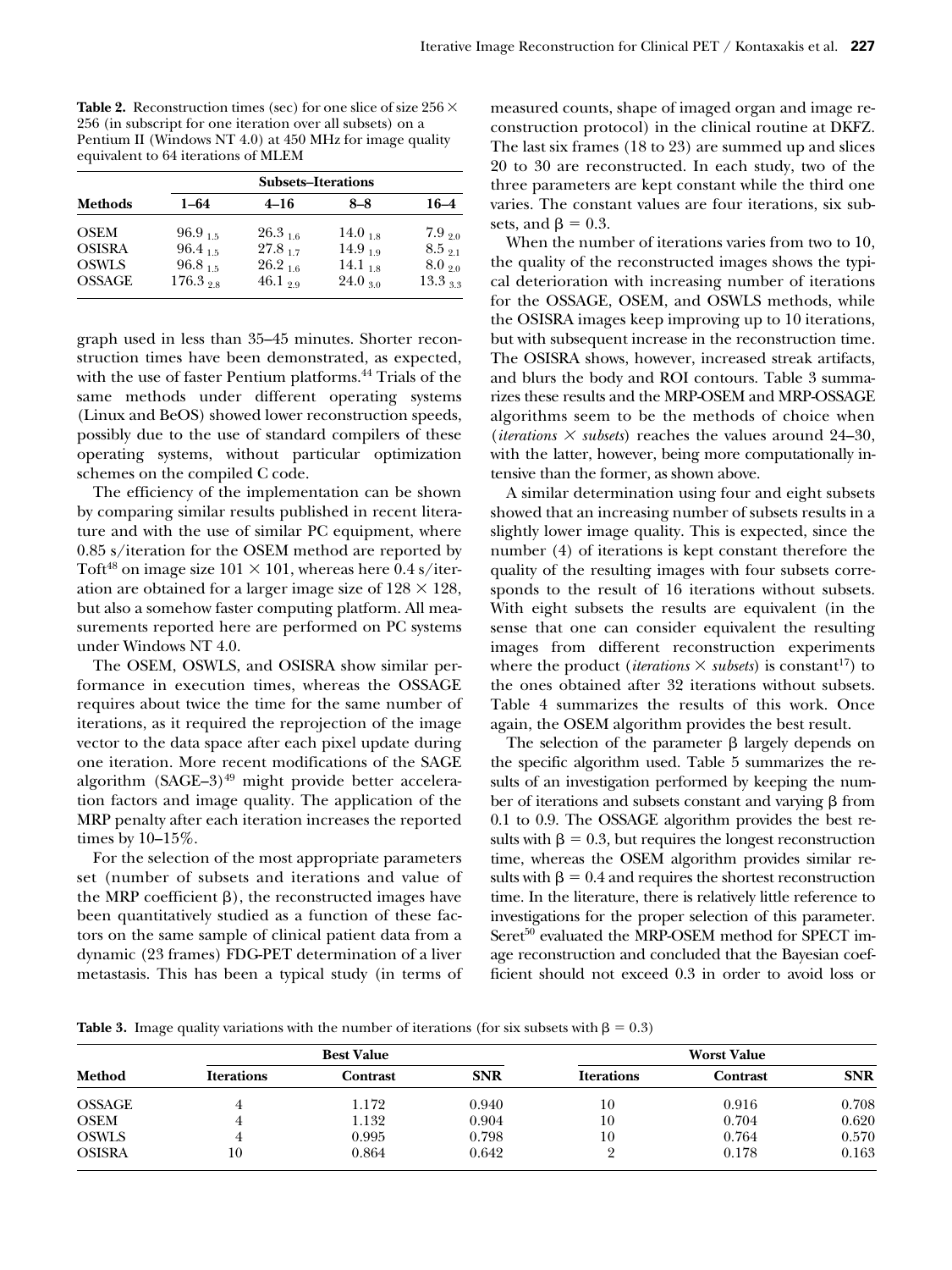| Method        | <b>Best Value</b> |          |            | <b>Worst Value</b> |          |            |
|---------------|-------------------|----------|------------|--------------------|----------|------------|
|               | <b>Subsets</b>    | Contrast | <b>SNR</b> | <b>Subsets</b>     | Contrast | <b>SNR</b> |
| <b>OSSAGE</b> | 4                 | 1.042    | 0.849      |                    | 0.950    | 0.724      |
| <b>OSEM</b>   | 4                 | 1.067    | 0.862      |                    | 0.893    | 0.681      |
| <b>OSWLS</b>  | 4                 | 0.971    | 0.798      |                    | 0.760    | 0.568      |
| <b>OSISRA</b> | 4                 | 0.320    | 0.288      |                    | 0.540    | 0.445      |

**Table 4.** Image quality variations with the number of subsets (over four iterations with  $\beta = 0.3$ )

resolution in the reconstructed images. Liow and Zhou<sup>51</sup> arrive to a similar conclusion after a detailed study of this Bayesian parameter, among others, on 3D PET data and with different iterative reconstruction methods. The size of the median filter is also of importance and is here maintained to the minimum size of  $3 \times 3$ . This is done in order to avoid excessive blurring of the reconstructed images, as well as to keep low the computational overload. To further improve the quality and appearance of the reconstructed images with MRP, Alenius and Ruotsalainen<sup>52</sup> recently proposed the use of a generalized class of MRP-type of priors, with the replacement the standard median by other order statistics operations. These methods capture sharp changes in piece-wise constant signals and preserve signal features, while eliminating time high frequency noise. These techniques have not been implemented in the present work, as their application introduces further parameters and optimization investigations that complicate the practical implementation of the methods presented without significant contribution to image quality improvement for the routine clinical use.

Based on the results of the above study, in the clinical routine at the Medical PET Group of the German Cancer Research Center, the MRP-OSEM reconstruction method is used for the patient data, using four subsets and four to eight iterations. The standard lowcount dynamic emission acquisition protocols employed do not allow the use of more subsets and the above-mentioned quantitative study on a representative sample of patient data verified that four is the optimal number of subsets for this kind of data. Values of 0.2– 0.4 for the MRP coefficient are currently used, as higher values might excessively blur the reconstructed images and reduce contrast and small lesion detectability. With the implementation scheme described earlier, it takes about three to four hours for the reconstruction

**Table 5.** Image quality variations by changing the MRP coefficient (over four iterations and six subsets)

| <b>Best Value</b> |          |            | <b>Worst Value</b> |          |       |
|-------------------|----------|------------|--------------------|----------|-------|
| ß                 | Contrast | <b>SNR</b> | ß                  | Contrast | SNR   |
| 03                | 1.118    | 0.906      | 0.9                | 0.999    | 0.817 |
| 0.4               | 1.087    | 0.883      | 0.1                | 0.982    | 0.786 |
| 0.6               | 0.954    | 0.658      | 0.9                | 0.819    | 0.557 |
| 0.8               | 0.530    | 0.457      | 0 <sub>1</sub>     | 0.431    | 0.369 |
|                   |          |            |                    |          |       |

of a complete dynamic study (23 frames of 63 slices each) using MRP-OSEM on a PC under Windows NT 4.0. For a typical whole-body investigation with five bed positions, results can be obtained in less than one hour, with the first images obtained even before the patient leaves the tomograph's bed.

Figure 5 shows one cross section from a dynamic liver study with FDG, showing a large metastatic lesion on the left liver lobe, iteratively reconstructed using the methods presented here. The last time frames (12 to 15) have been added together and reconstructed using four subsets and six iterations and a  $\beta = 0.2$  of the MRP coefficient. The MRP-OSISRA technique shows increased streak artifacts, and blurs the body and ROI contours. The MRP-OSSAGE is not providing any visible improvement from the MRP-OSEM. The difference images in Figure 6 verify these observations (quantitative difference of the MRP-OSISRA, MRP-OSSAGE, and MRP-OSWLS images from the one reconstructed with MRP-OSEM).

A characteristic streak artifact along the arms is visible



**Figure 5.** Cross sections from a liver study (metastatic lesion on the left lobe) with FDG reconstructed with OSEM (upper left), OSISRA (upper right), OSSAGE (lower left), and OS-WLS (lower right), with MRP ( $\beta = 0.2$ ), four subsets and six iterations.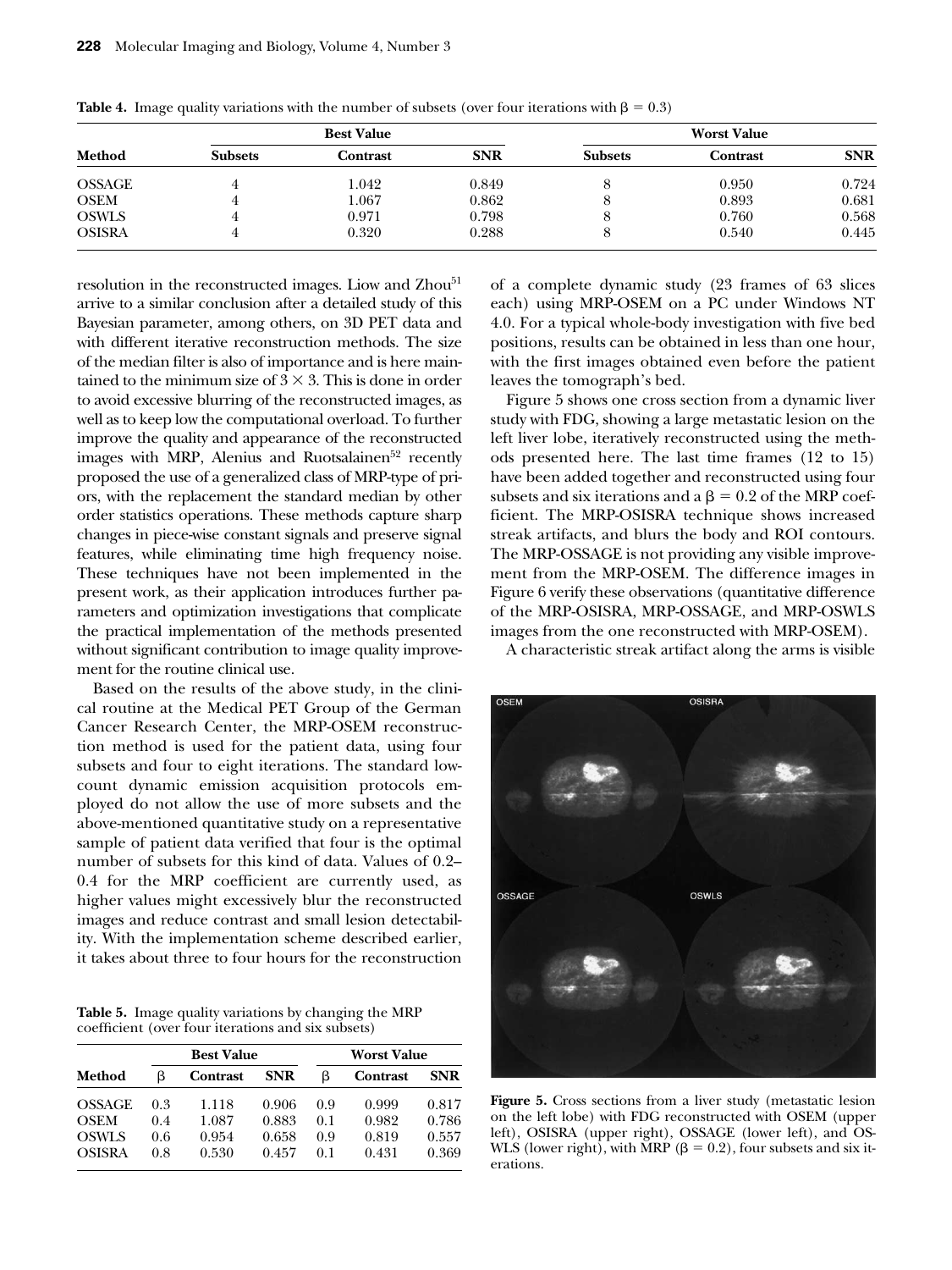in all images due to the limited attenuation correction scheme applied to the measured data. The inefficient attenuation correction is mainly due to the fact that the transmission scans, particularly on long attenuation paths such as horizontal lines along the arms, contain very few events in several projections. This problem is accentuated after randoms correction since several of these LORs contain relatively large negative values that render the calculation of the ACFs even more imprecise. Therefore, measured attenuation correction using calculated ACFs from the ratio of a smoothed blank and a transmission scan is not adequate for short-interval 2D dynamic acquisitions with a low-count short transmission scan. Alternatively, the ACFs can be computed by using a forward projection of the attenuation  $\mu$ -maps generated by iterative reconstruction of the transmission scans.

Attenuation correction with ACFs calculated with the measured attenuation correction of the tomograph's software produces an image with strong streak artifacts that can potentially lead to false-positive diagnoses. Figure 7 shows the same cross section displayed in Figure 5, iteratively reconstructed using the same reconstruction parameters with OSEM and OSISRA. Iterative reconstruction of the non-smoothed blank (1 hour) and transmission scans (10 minutes) with the MRP-OSGA method and subsequent calculation of the ACFs produces attenuation corrected emission images without streak artifacts. The study of the quantitative subtraction image of the reconstructed cross section from the



**Figure 6.** Difference images from the reconstructed cross sections shown in Figure 5. The quantitative subtraction is shown of the OSEM reconstructed image from the image reconstructed with OSISRA (upper left), OSSAGE (upper right), and OSWLS (lower right).



**Figure 7.** Cross sections from the same liver study shown in Figure 5 (upper row), with OSEM (upper left) and OSISRA (upper right) after attenuation correction using the ACFs calculated after iterative reconstruction of the transmission scans, using the same reconstruction parameters. The quantitative subtraction is shown (lower left) between the OSEM reconstructed cross section shown in Figure 5 and the OSEM reconstructed image shown here.

liver, using OSEM and the two different approaches for the attenuation correction, is also shown in Figure 6. The main difference between those images is the streak artifact along the patient's arms. This is eliminated in the case of the OSEM reconstruction with the use of iteratively reconstructed transmission scan.

In summary of the above results, the ordered subsets approach and the approach of the MRP Bayesian regularization of iteratively reconstructed images from clinical PET data sets, either dynamic or static, allow both efficient performance and noise control for the MLEM, ISRA, WLS, and SAGE algorithms. Furthermore, an adequate solution has been presented to the problem of artifacts in the emission images due to suboptimal attenuation correction, with the use of the estimation of the attenuation correction factors from iteratively reconstructed attenuation maps. Optimal selection of the reconstruction parameters for each acquisition protocol can be performed with the methodology presented here. In addition, the implementation framework (distributed PC workstations and Web-based interface) can be easily applied and used by nuclear medicine physicians and scientists in their daily clinical routine. The critical step of the transition of iterative image reconstruction for emission tomography from the level of research investigations to applied clinical use has been achieved.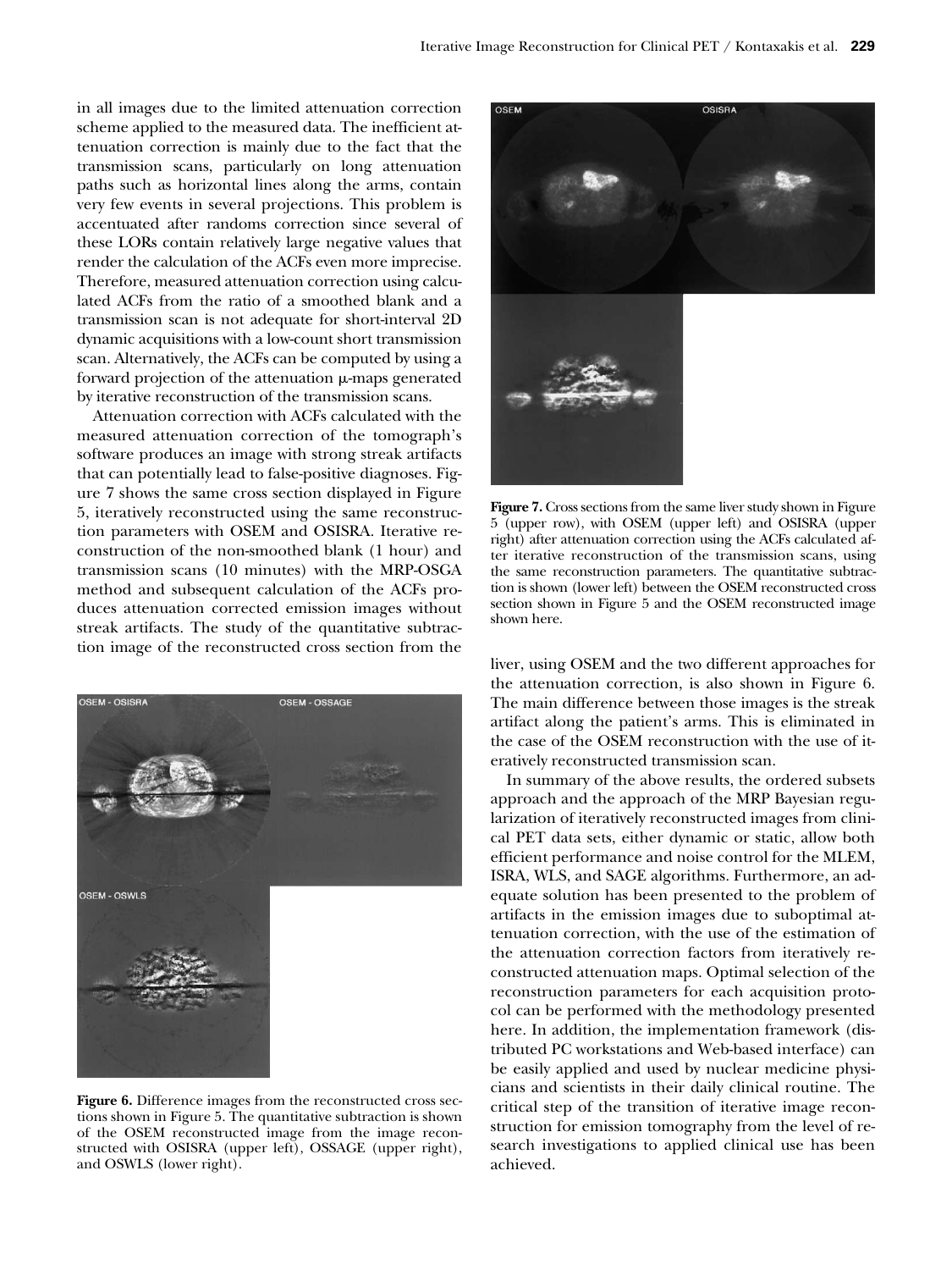# **Conclusions**

IIR methods for emission tomography have been briefly discussed, with emphasis on the EM, WLS, ISRA, and SAGE algorithms, with the use of MRP to control noise in the reconstructed images. Ordered-subsets acceleration has been applied to all these methods significantly accelerating their convergence rate. A quantitative study of the quality of the reconstructed images, revealed that the MRP-OSEM method provides the best results on the data typically acquired at the Medical PET Group of the German Cancer Research Center at four to eight iterations and four subsets, using values around 0.2–0.4 for the MRP coefficient.

Application of the median root prior regularization and ordered subsets acceleration has been extended to the case of iterative reconstruction of the transmission images with the gradient algorithm. The use of the MRP- OSGA technique allows a more accurate calculation of the attenuation correction coefficients than the conventional method using the smoothed ratio of the blank and transmission scans. Its application leads to improved quality of the iteratively reconstructed emission images by removing streak artifacts in the reconstructed emission images along high attenuation paths.

In order to bring the above results to the daily routine of a typical PET center, an efficient implementation of the IIR methods presented has been described, using fast-networked PC workstations and a Web-based interface. This work showed that IIR for clinical PET, even for multi-frame dynamic studies, does not require dedicated high-performance computing systems. Efficient reconstruction can be achieved with better management of the existing infrastructure (usually in PCs) in a PET center, using distributed processing principles. A main advantage of the approach proposed here is the physical separation of the reconstruction software from its interface. The user is able to input the desired reconstruction parameters for a particular investigation using a Web-based form, accessible even from outside the center.

One frame (with 63 cross-section slices) from a typical PET scan with the tomograph used can be reconstructed in less than 10 minutes (depending on the parameters and methods used), whereas, a complete dynamic study of 23 such frames can be reconstructed in about three to four hours $44$  immediately following the completion of the data acquisition. The quasi-parallel implementation scheme allows the simultaneous reconstruction of several such investigations on the available workstations operating on the network. The approach presented here opens the way for the efficient clinical implementation and practical use of modern iterative image reconstruction schemes in the everyday PET clinical routine.

This work has been partly supported by a Marie Curie Fellowship (HPMF-CT-1999-000274) from the European Commission; project TIC99-1085-CO2 from the Spanish Government; III PRICIT from Comunidad de Madrid; and a scientific cooperation project between Spain and Greece, sponsored by the Spanish Ministry of Foreign Affairs and the Greek Ministry of Development. T. Thireou acknowledges support by the State Fellowships Foundation (IKY, 32<sup>nd</sup> Fellowships Programme for Graduate Studies) of Greece for doctoral studies in the field of Biomedical Technology

#### **References**

- 1. Barrett, H.H.; Wilson, D.W.; Tsui, B.W. Noise properties of the EM algorithm. I. Theory. Phys.Med. Biol. 39:833– 846; 1994.
- 2. Schiepers, C.; Nuyts, J.; Wu, H.M.; Verma, R.C. PET with 18-F-fluoride: effects of iterative versus filtered backpropagation reconstruction on kinetic modeling. IEEE Trans. Nucl. Sci. 44:1591–1593; 1997.
- 3. Riddell, C.; Carson, R.E.; Carrasquillo, J.A., et al. Noise reduction in oncology FDG images by iterative reconstruction: a quantitative assessment. J. Nucl. Med. 42: 1316–1323; 2001.
- 4. Kontaxakis, G.; Strauss, L.G. Maximum likelihood algorithms for image reconstruction in positron emission tomography. In: Limouris, G.S.; Shukla, S.K.; Bender, H.F.; Biersack, H.-J., eds. Radionuclides for oncology - current status and future aspects. Athens, Greece: MEDITERRA Publishers; 1998: 73–106.
- 5. Strauss, L.G. F-18 deoxyglucose and false-positive results: a major problem in the diagnostics of oncological patients. Eur. J. Nucl. Med. 23: 1409–1415; 1996.
- 6. Ballesteros Roselló, F.J.; Sánchez Martínez, F.; Reglero Velasco, V. The EM imaging reconstruction method in  $\gamma$ -ray astronomy. Nucl. Instr. Meth. Phys. Res. 145: 469–481; 1998.
- 7. Miller, M.I.; Butler, C.S. 3D Maximum *a posteriori* estimation for single photon emission tomography on massively parallel computers. IEEE Trans. Med. Imag. 12: 560–565; 1993.
- 8. Guerrero, T.M; Cherry, S.R.; Dahlbom, M.; Ricci, A.R.; Hoffman, E.J. Fast implementations of 3D PET reconstruction using vector and parallel programming techniques. IEEE Trans. Nucl. Sci. 40: 1082–1086; 1993.
- 9. Formiconi, A.R.; Passeri, A.; Guelfi, M.R., et al. World Wide Web interface for advanced SPECT reconstruction algorithms implemented on a remote massively parallel computer. Int. J. Med. Inform. 47:125–138; 1997.
- 10. Johnson, C.A.; Sofer, A. A data-parallel algorithm for tomographic image recontruction. Proc., 7th IEEE Symp. Front. Mass. Parallel Comput. Washington D.C.: IEEE Computer Society Press; 1999: 126 –137.
- 11. Knoll, P; Gröller, E; Höll, K.; et al. A Jini service to reconstruct tomographic data. IEEE Trans. Med. Imag. 19: 1258– 1261; 2000.
- 12. Shepp, L.A.; Vardi, Y. Maximum likelihood reconstruction in PET. IEEE Trans. Med. Imag. 1:113–122; 1982.
- 13. Lange, K.; Carson, R. EM reconstruction algorithms for emission and transmission tomography. J. Comp. Ass. Tomogr. 8:302–316; 1984.